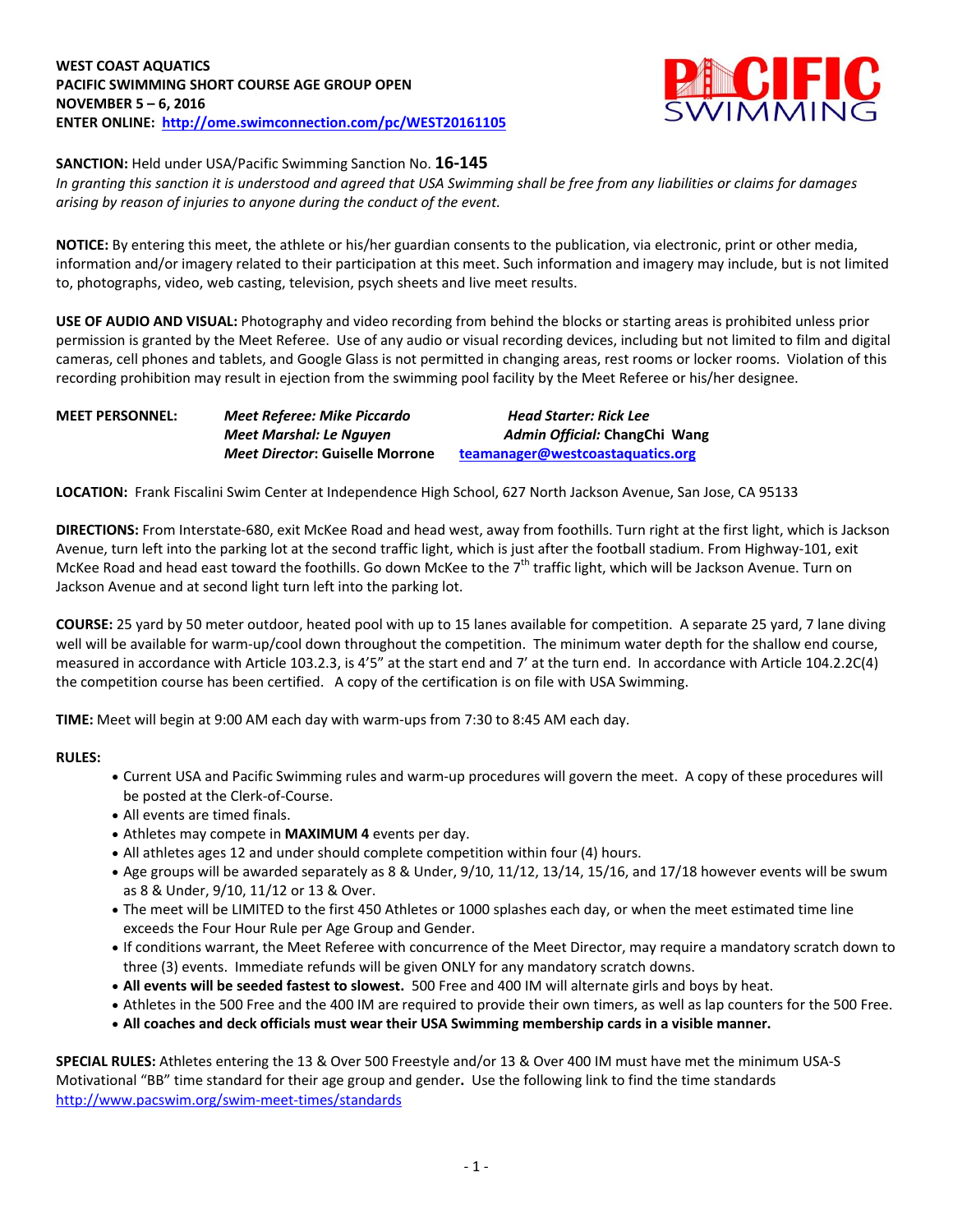**UNACCOMPANIED ATHLETES:** Any USA-S athlete-member competing at the meet must be accompanied by a USA Swimming member-coach for the purposes of athlete supervision during warm-up, competition and warm-down. If a coach-member of the athlete's USA-S Club does not attend the meet to serve in said supervisory capacity, it is the responsibility of the athlete or the athlete's legal guardian to arrange for supervision by a USA-S member-coach. The Meet Director or Meet Referee may assist the athlete in making arrangements for such supervision; however, it is recommended that such arrangements be made in advance of the meet by the athlete's USA-S Club Member-Coach.

**RACING STARTS:** Athletes must be certified by a USA-S member-coach as being proficient in performing a racing start, or must start the race in the water. It is the responsibility of the athlete or the athlete's legal guardian to ensure compliance with this requirement.

## **RESTRICTIONS:**

- Smoking and the use of other tobacco products is prohibited on the pool deck, in the locker rooms, in spectator seating, on standing areas and in all areas used by athletes, during the meet and during warm-up periods.
- Sale and use of alcoholic beverages is prohibited in all areas of the meet venue.
- No glass containers are allowed in the meet venue.
- No propane heater is permitted except for snack bar/meet operations.
- All shelters must be properly secured.
- Changing into or out of swimsuits other than in locker rooms or other designated areas is prohibited.
- Destructive devices, to include but not limited to, explosive devices and equipment, firearms (open or concealed), blades, knives, mace, stun guns and blunt objects are strictly prohibited in the swimming facility and its surrounding areas. If observed, the Meet Referee or his/her designee may ask that these devices be stored safely away from the public or removed from the facility. Noncompliance may result in the reporting to law enforcement authorities and ejection from the facility. Law enforcement officers (LEO) are exempt per applicable laws.
- No tents will be allowed on the pool deck, other than Coaches' Tents.

## **ELIGIBILITY:**

- Athletes must be current members of USA-S and enter their name and registration number on the meet entry card as they are shown on their Registration Card. If this is not done, it may be difficult to match the athlete with the registration and times database. The meet host will check all athlete registrations against the SWIMS database and if not found to be registered, the Meet Director shall accept the registration at the meet (a \$10 surcharge will be added to the regular registration fee). Duplicate registrations will be refunded by mail.
- Athletes in the "A" Division must have met at least the listed USA Swimming Motivational "A" minimum time standard. Athletes in the "B" Division must have met at least the listed "B" time standard. All entry times slower than the listed "B" time standard will be in the "C" Division.
- Entries with "NO TIME**"** will be accepted, **(Exception - 13 & Over 400 IM and the 500 Free. See Special Rules).**
- Entry times submitted for this meet will be checked against a computer database and may be changed in accordance with Pacific Swimming Entry Time Verification Procedures.
- Disabled athletes are welcome to attend this meet and should contact the Meet Director or Meet Referee regarding any special accommodations on entry times and seeding per Pacific Swimming policy.
- The athlete's age will be the age of the athlete on the first day of the meet.

ENTRY PRIORITY: Athletes from Zone 1 South clubs entering online must do so by 11:59 PM, Wednesday, October 12<sup>th</sup> in order to receive priority acceptance to the meet. Surface mail entries must be postmarked by Monday, October  $10^{th}$  in order to receive priority acceptance to the meet. No athletes other than those from Zone 1 South may enter the meet until the preference period has concluded.

**ENTRY FEES:** \$4.00 per event plus an \$8.00 participation fee per athlete. Entries will be rejected if payment is not sent at time of request. No refunds will be made, except mandatory scratch downs.

**ONLINE ENTRIES:** To enter online go to **<http://ome.swimconnection.com/pc/WEST20161105>** to receive an immediate entry confirmation. This method requires payment by credit card. Swim Connection, LLC charges a processing fee for this service, equal to \$1 per athlete plus 5% of the total Entry Fees. Please note that the processing fee is a separate fee from the Entry Fees. If you do not wish to pay the processing fee, enter the meet using a mail entry. **Entering online is a convenience, is completely voluntary, and is in no way required or expected of an athlete by Pacific Swimming.** Online entries will be accepted through Wednesday, **October 26, 2016.**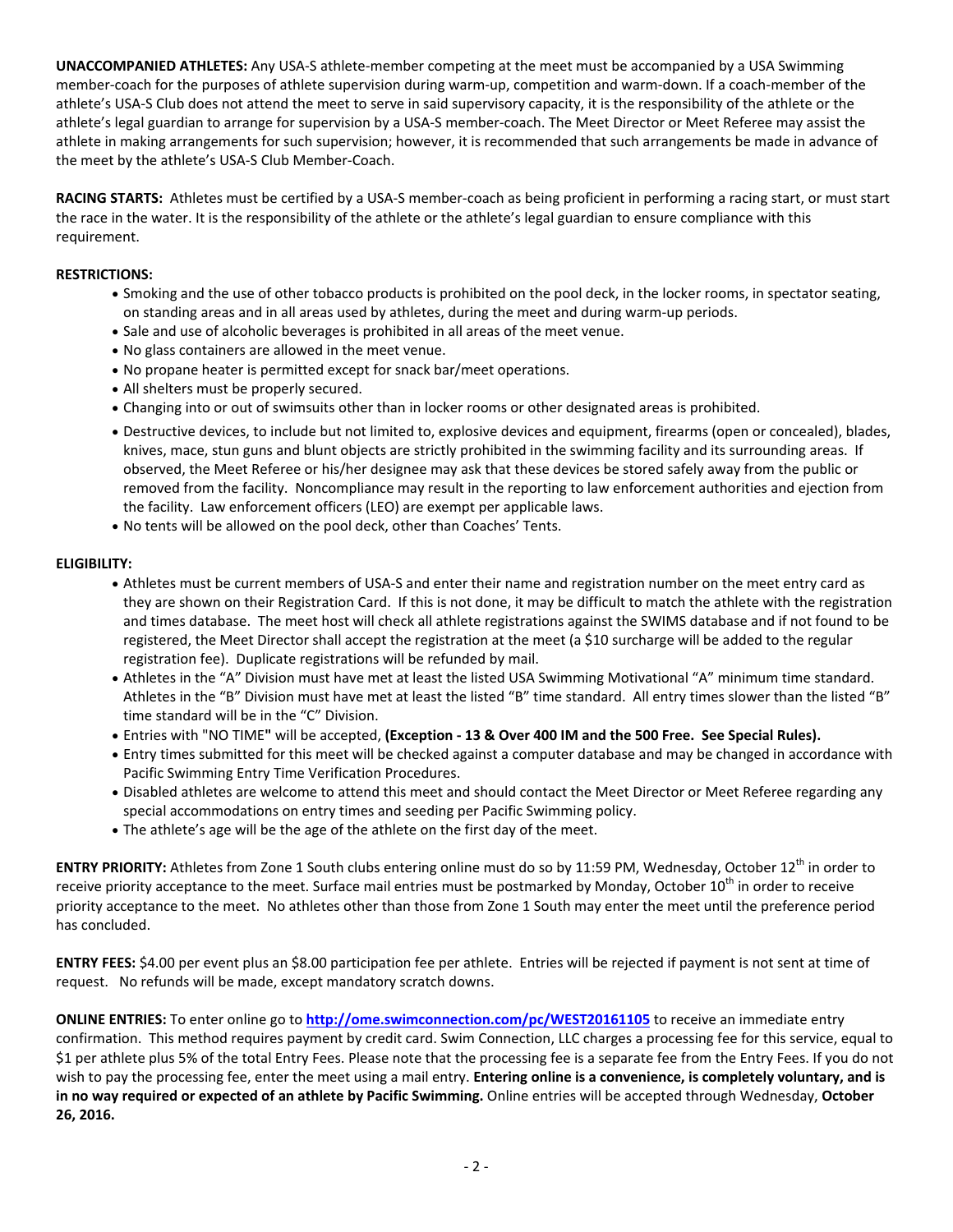**MAILED OR HAND DELIVERED ENTRIES**: Entries must be on the attached consolidated entry form. Forms must be filled out completely and printed clearly with the athlete's best time. Entries must be postmarked by midnight, Tuesday, **October 25, 2016** or hand delivered by 6:30 p.m. Wednesday**, October 26, 2016.** No late entries will be accepted. Requests for confirmation of receipt of entries should include a self-addressed envelope.

# **Make check payable to**: **West Coast Aquatics Mail/Hand deliver entries to: Guiselle Morrone/West Meet Director 6317 Grand Oak Way San Jose, CA 95135**

**CHECK-IN:** The meet will be deck seeded. Athletes must check-in at the Clerk-of-Course. No event shall be closed more than 30 minutes before the scheduled start of the session. Close of check-in for all individual events shall be no more than 60 minutes before the estimated time of the start of the first heat of the event. Athletes who do not check in will not be seeded and will not be allowed to compete in that event.

**SCRATCHES:** Any athletes not reporting for or competing in an individual timed final event that they have checked in for shall not be penalized.

**AWARDS: :** Ribbons will be awarded to the 1st – 8th place finishers in the "A," "B" and "C" divisions, for each event and age group (8&U, 9-10, 11-12, 13-14, 15-16 and 17-18.) Awards will be available for pickup by the coaches, or a club representative at the conclusion of the meet at the awards desk. "A" medals will be awarded to athletes achieving new "A" times. Awards will not be handed to individuals unless they are unattached. Awards will not be mailed.

# **ADMISSION:** Free

**SNACK BAR & HOSPITALITY:** A snack bar will be available throughout the competition. Coaches and working deck officials will be provided lunch. Hospitality will serve refreshments to timers and volunteers.

**MISCELLANEOUS:** No overnight parking is allowed. Facilities will not be provided after meet hours. Participating teams will be assigned timer assignments based on the number of athletes entered from the club. There will be **NO** set up outside the perimeters of the pool venue.

|                   | <b>SATURDAY</b> |            |                 | <b>SUNDAY</b> |               |                |                |  |  |
|-------------------|-----------------|------------|-----------------|---------------|---------------|----------------|----------------|--|--|
| <b>8 &amp; UN</b> | $9 - 10$        | $11 - 12$  | 13/OVER         | 8 & UN        | $9 - 10$      | $11 - 12$      | 13/OVER        |  |  |
| 25 Breast         | 100 IM          | 200 IM     | 200 IM          | 50 Breast     | 50 Breast     | 100 Breast     | 200 Breast     |  |  |
| 50 Back           | 100 Breast      | 100 Fly    | <b>100 Flv</b>  | 25 Back       | 100 Back      | 200 Back       | 100 Back       |  |  |
| 25 Free           | 50 Back         | 50 Back    | 200 Back        | 25 Fly        | <b>50 Fly</b> | <b>200 Flv</b> | <b>200 Fly</b> |  |  |
|                   | 100 Free        | 200 Breast | 100 Breast      | 50 Free       | 200 Free      | 200 Free       | 200 Free       |  |  |
|                   |                 | 100 Free   | 100 Free        |               | 50 Free       | 50 Free        | 50 Free        |  |  |
|                   |                 |            | <b>500 Free</b> |               |               |                | 400 IM         |  |  |

## **EVENT SUMMARY**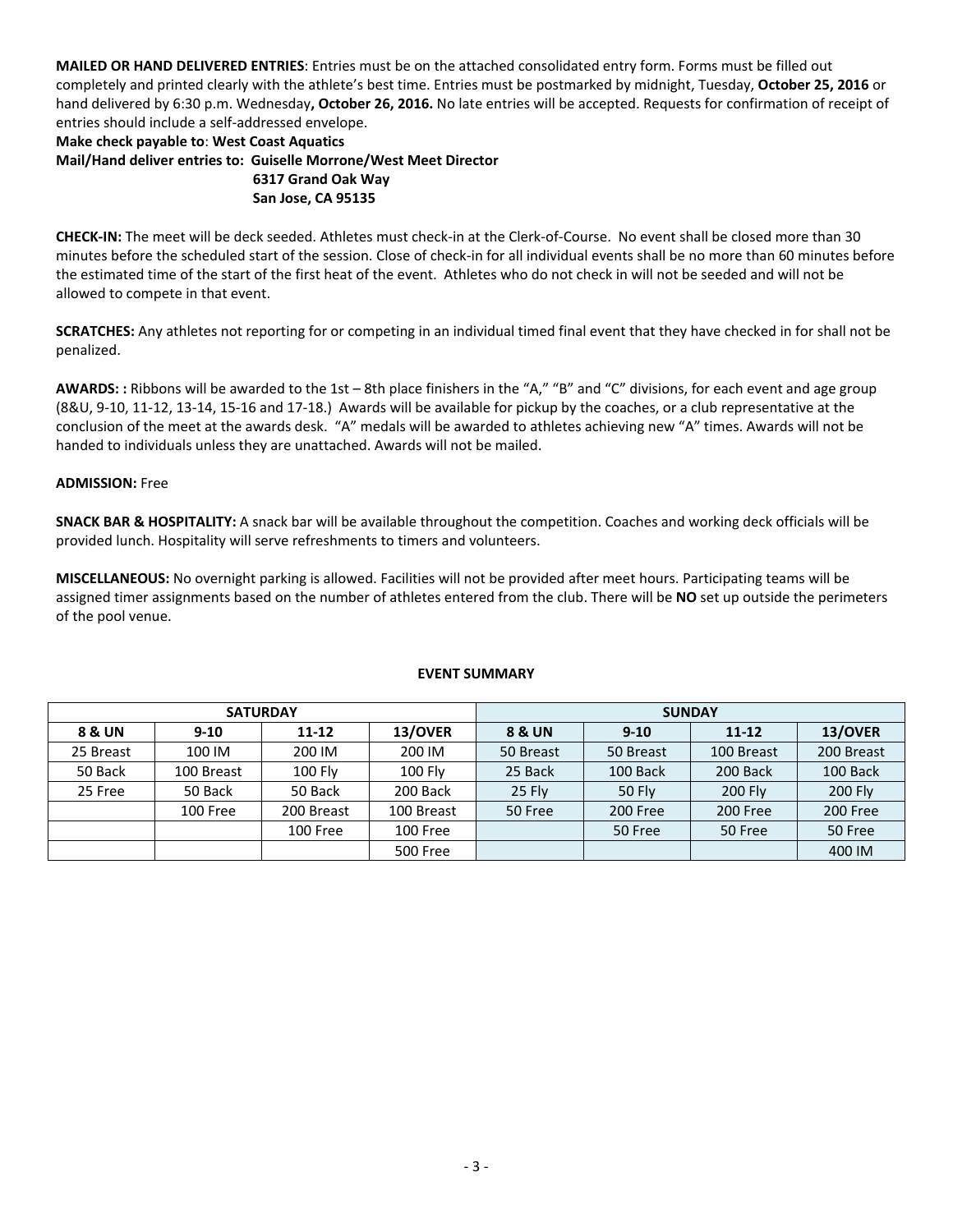#### **EVENTS**

| <b>Saturday, November 5</b> |                      |        |        | Sunday, November 6   |        |  |  |  |
|-----------------------------|----------------------|--------|--------|----------------------|--------|--|--|--|
| Event#                      | Event                | Event# | Event# | Event                | Event# |  |  |  |
| 1                           | 13 & Over 200 IM     | 2      | 37     | 13 & Over 200 Breast | 38     |  |  |  |
| 3                           | 11-12 200 IM         | 4      | 39     | 8 & UN 50 Breast     | 40     |  |  |  |
| 5                           | 9-10 100 IM          | 6      | 41     | 11-12 100 Breast     | 42     |  |  |  |
| 7                           | 13 & Over 100 Fly    | 8      | 43     | 9-10 50 Breast       | 44     |  |  |  |
| 9                           | 11-12 100 Fly        | 10     | 45     | 8-UN 25 Back         | 46     |  |  |  |
| 11                          | 9-10 100 Breast      | 12     | 47     | 13 & Over 100 Back   | 48     |  |  |  |
| 13                          | 8 & UN 25 Breast     | 14     | 49     | 11-12 200 Back       | 50     |  |  |  |
| 15                          | 13 & Over 200 Back   | 16     | 51     | 9-10 100 Back        | 52     |  |  |  |
| 17                          | 11-12 50 Back        | 18     | 53     | 13 & Over 200 Fly    | 54     |  |  |  |
| 19                          | 9-10 50 Back         | 20     | 55     | 11-12 200 Fly        | 56     |  |  |  |
| 21                          | 8 & UN 50 Back       | 22     | 57     | 8 & UN 25 Fly        | 58     |  |  |  |
| 23                          | 13 & Over 100 Breast | 24     | 59     | 9-10 50 Fly          | 60     |  |  |  |
| 25                          | 11-12 200 Breast     | 26     | 61     | 13 & Over 200 Free   | 62     |  |  |  |
| 27                          | 8 & UN 25 Free       | 28     | 63     | 11-12 200 Free       | 64     |  |  |  |
| 29                          | 9-10 100 Free        | 30     | 65     | 8 & UN 50 Free       | 66     |  |  |  |
| 31                          | 13 & Over 100 Free   | 32     | 67     | 9-10 50 Free         | 68     |  |  |  |
| 33                          | 11-12 100 Free       | 34     | 69     | 13 & Over 50 Free    | 70     |  |  |  |
| 35#                         | 13 & Over 500 Free** | 36#    | 71     | 11-12 50 Free        | 72     |  |  |  |

|                 | <b>Saturday, November 5</b> |        |  |                         | <b>Sunday, November 6</b> |        |  |  |
|-----------------|-----------------------------|--------|--|-------------------------|---------------------------|--------|--|--|
| ent #           | Event                       | Event# |  | Event#<br>Event         |                           | Event# |  |  |
| $\mathbf{1}$    | 13 & Over 200 IM            | 2      |  | 37                      | 13 & Over 200 Breast      | 38     |  |  |
| $\overline{3}$  | 11-12 200 IM                | 4      |  | 39                      | 8 & UN 50 Breast          | 40     |  |  |
| $5\phantom{.0}$ | 9-10 100 IM                 | 6      |  | 41                      | 11-12 100 Breast          | 42     |  |  |
| $\overline{7}$  | 13 & Over 100 Fly           | 8      |  | 43                      | 9-10 50 Breast            | 44     |  |  |
| 9               | 11-12 100 Fly               | 10     |  | 45                      | 8 - UN 25 Back            | 46     |  |  |
| 11              | 9-10 100 Breast             | 12     |  | 47                      | 13 & Over 100 Back        | 48     |  |  |
| 13              | 8 & UN 25 Breast            | 14     |  | 49                      | 11-12 200 Back            | 50     |  |  |
| 15              | 13 & Over 200 Back          | 16     |  | 51                      | 9-10 100 Back             | 52     |  |  |
| $17\,$          | 11-12 50 Back               | 18     |  | 53                      | 13 & Over 200 Fly         | 54     |  |  |
| 19              | 9-10 50 Back                | 20     |  | 55                      | 11-12 200 Fly             | 56     |  |  |
| 21              | 8 & UN 50 Back              | 22     |  | 57                      | 8 & UN 25 Fly             | 58     |  |  |
| 23              | 13 & Over 100 Breast        | 24     |  | 59                      | 9-10 50 Fly               | 60     |  |  |
| 25              | 11-12 200 Breast            | 26     |  | 61                      | 13 & Over 200 Free        | 62     |  |  |
| 27              | 8 & UN 25 Free              | 28     |  | 63                      | 11-12 200 Free            | 64     |  |  |
| 29              | 9-10 100 Free               | 30     |  | 65                      | 8 & UN 50 Free            | 66     |  |  |
| 31              | 13 & Over 100 Free          | 32     |  | 67                      | 9-10 50 Free              | 68     |  |  |
| 33              | 11-12 100 Free              | 34     |  | 69<br>13 & Over 50 Free |                           | 70     |  |  |
| 35#             | 13 & Over 500 Free**        | 36#    |  | 71                      | 11-12 50 Free             | 72     |  |  |
|                 |                             |        |  | 73#                     | 13 & Over 400 IM*         | 74#    |  |  |

**\* Athletes entering the 13 & Over 400 IM must provide their own timers**.

**\*\* Athletes entering the 13 & Over 500 Free must provide their own timers and lap counters.**

**# Athletes entering the 13 & Over 500 Free and/or 400 IM must have met the USA-S "BB" Time for their age group and gender.**

**Use the following URL to find the time standards: <http://www.pacswim.org/swim-meet-times/standards>**